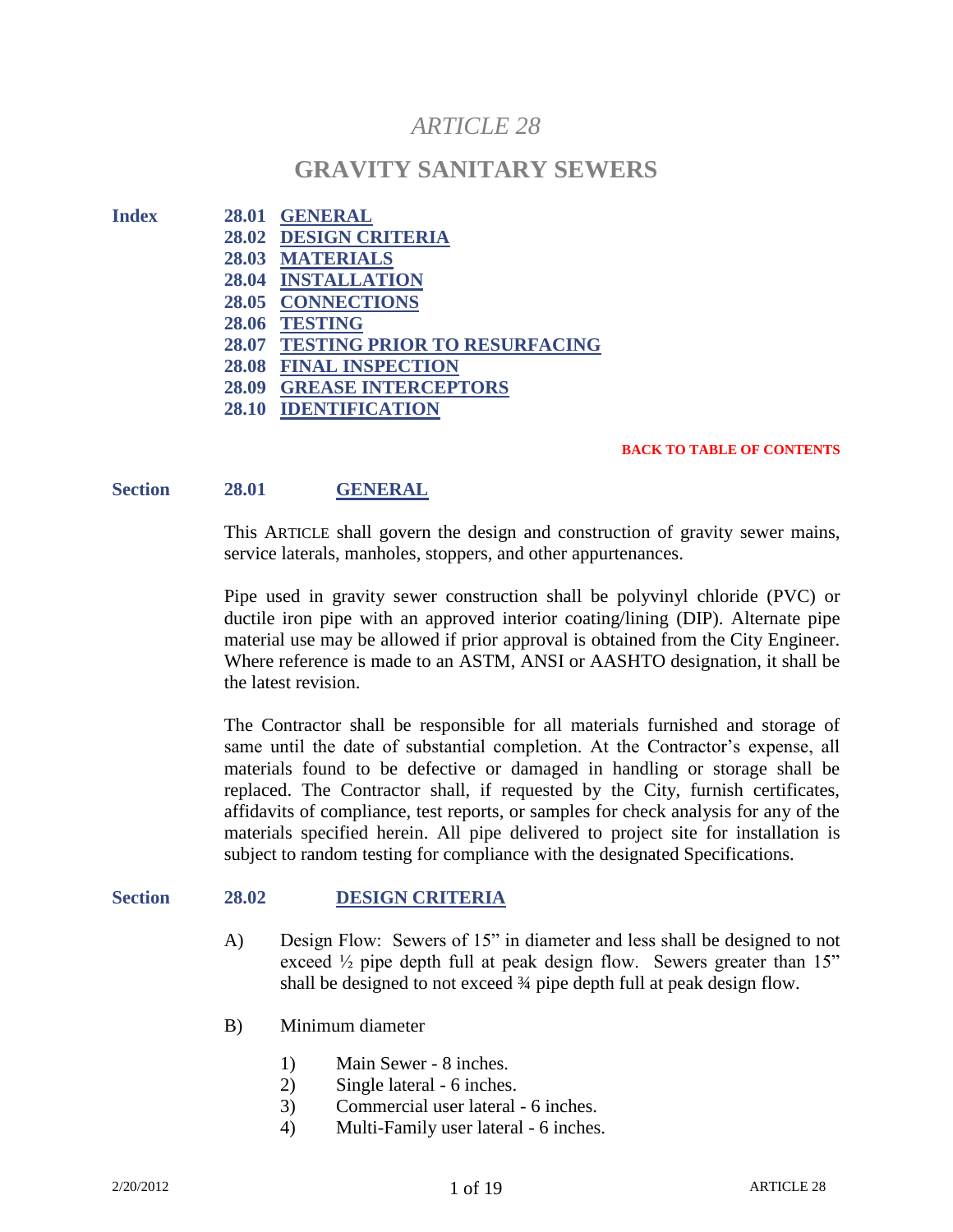- C) Velocity in pipes
	- 1) Minimum 2 feet per second. (At the design flow)
	- 2) Maximum 7 feet per second.
- D) Minimum Cover

The minimum cover over gravity sewers shall be no less than 3 feet, calculated from the finished grade. Exceptions to this requirement may be made for a short length of pipe where structural considerations are incorporated in the design.

E) Roughness Coefficient: For Manning's formula use an "n" value of 0.012 for PVC and 0.013 for other pipe materials.

| <b>Table 28-1</b>                  |            |                          |  |  |
|------------------------------------|------------|--------------------------|--|--|
| Minimum Slope in Foot Per 100 Feet |            |                          |  |  |
| <b>Sewer Size</b>                  | <b>PVC</b> | Other<br><b>Material</b> |  |  |
| 8"                                 | 0.30       | 0.33                     |  |  |
| 10"                                | 0.21       | 0.25                     |  |  |
| 12"                                | 0.17       | 0.19                     |  |  |
| 15"                                | 0.12       | 0.15                     |  |  |
| 18"                                | 0.10       | 0.11                     |  |  |
| 21"                                | 0.08       | 0.09                     |  |  |
| 24"                                | 0.07       | 0.08                     |  |  |
| 27"                                | 0.06       | 0.07                     |  |  |
| 30"                                | 0.05       | 0.06                     |  |  |
| 36"                                | 0.04       | 0.04                     |  |  |

F) Minimum Slope versus Pipe Diameter

Slopes slightly less than those required for the velocity of 2.0 feet per second may be permitted under special conditions, when pipe is flowing full, if detailed justifiable reasons are given. Such decreased slopes shall only be considered where the depth of flow will be 0.3 of the diameter or greater for design average flow. Whenever such decreased slopes are selected, the Developer's Engineer must furnish computations of the depths of flow in such pipes at minimum, average, and peak rates of flow.

Sewers shall be laid with uniform slope between manholes.

G) Size and Alignments

Size conversion between manholes shall not be allowed. All sewers shall be laid with straight alignments between manholes.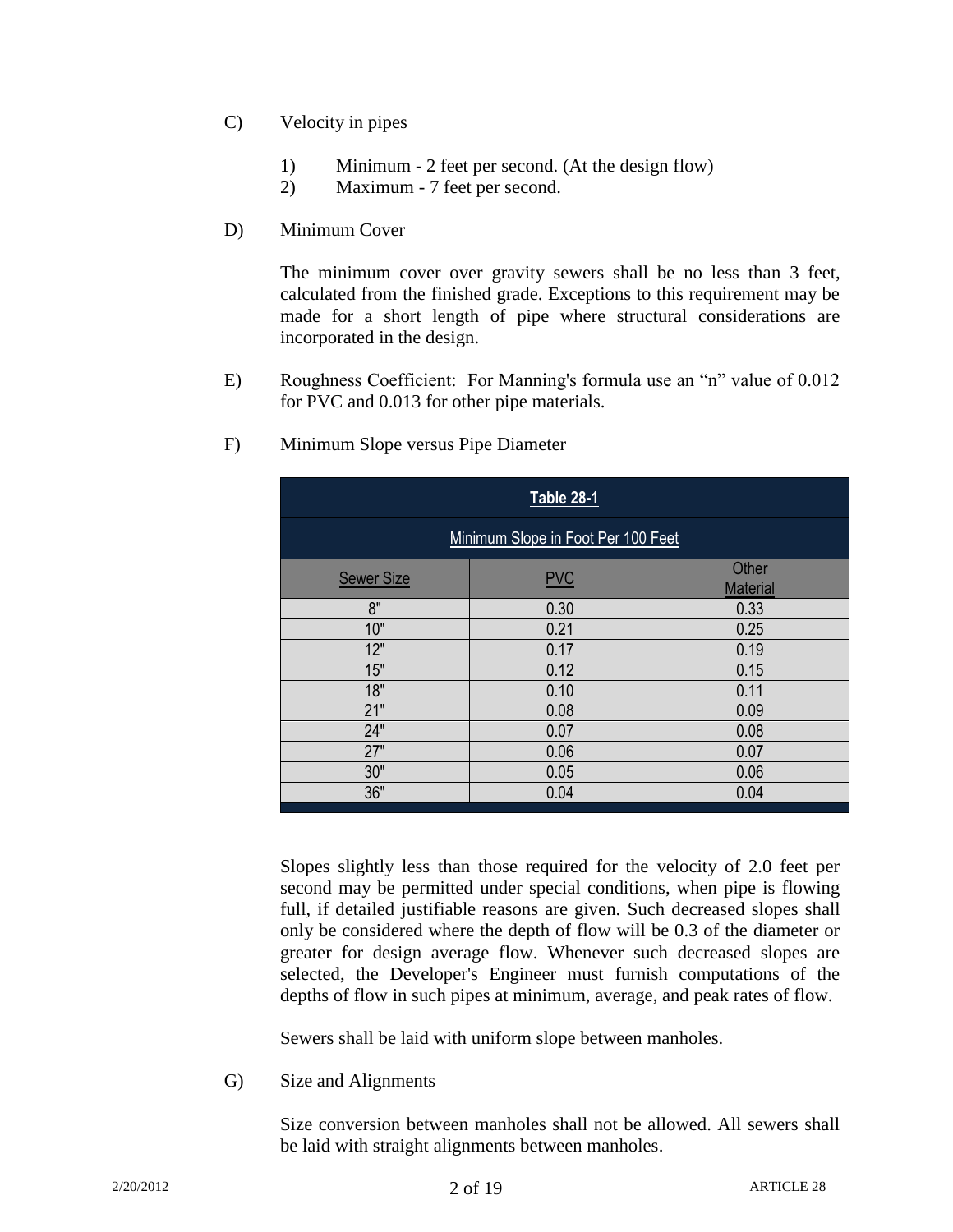H) Additional Requirements

Main drain and back wash systems for pools, spas and storm drain systems shall not connect to the gravity sewer system.

In general, all sewer extensions for future connections shall terminate at a manhole. The City may allow such extensions without a terminal manhole on a case-by-case basis subject to all of the following conditions:

- A) Total sewer extension length shall be limited to 50 feet.
- B) Sewer extension location at the initiating manhole shall be plugged to the satisfaction of the City.
- C) Such sewer extensions shall not be a part of the accepted sewer facilities. This shall be clearly delineated on the plans.
- D) All such sewer extensions shall be inspected and accepted as part of the future construction phase.

# **Section 28.03 MATERIALS**

#### 28.03.01 PVC Gravity Sewer Pipe

PVC Gravity Sewer Pipe (4" to 15"), ASTM D-3034, SDR 35. Uniform minimum "pipe stiffness" at 5% deflection shall be 46 psi. When the average depth of cover of the gravity sewer pipe is 12' or greater, SDR 26 PVC pipe shall be installed. The joints shall be integral bell elastomeric gasket joints manufactured in accordance with ASTM D-3212 and ASTM F-477. Applicable UNI-Bell Plastic Pipe Association standard is UNI-B-4.

PVC Gravity Sewer Pipe (18" to 27"), ASTM F-679, SDR 35. Uniform minimum "pipe stiffness" at 5% deflection shall be 46 psi. When the average depth of cover of the gravity sewer pipe is 12' or greater, SDR 26 PVC pipe shall be installed. The joints shall be integral bell elastomeric gasket joints manufactured in accordance with ASTM D-3212 and ASTM F-477. Applicable UNI-Bell Plastic Pipe Association standard is UNI-B-7.

All PVC pipe shall bear the NSF-DW seal. The minimum standard length of pipe shall be 13 feet.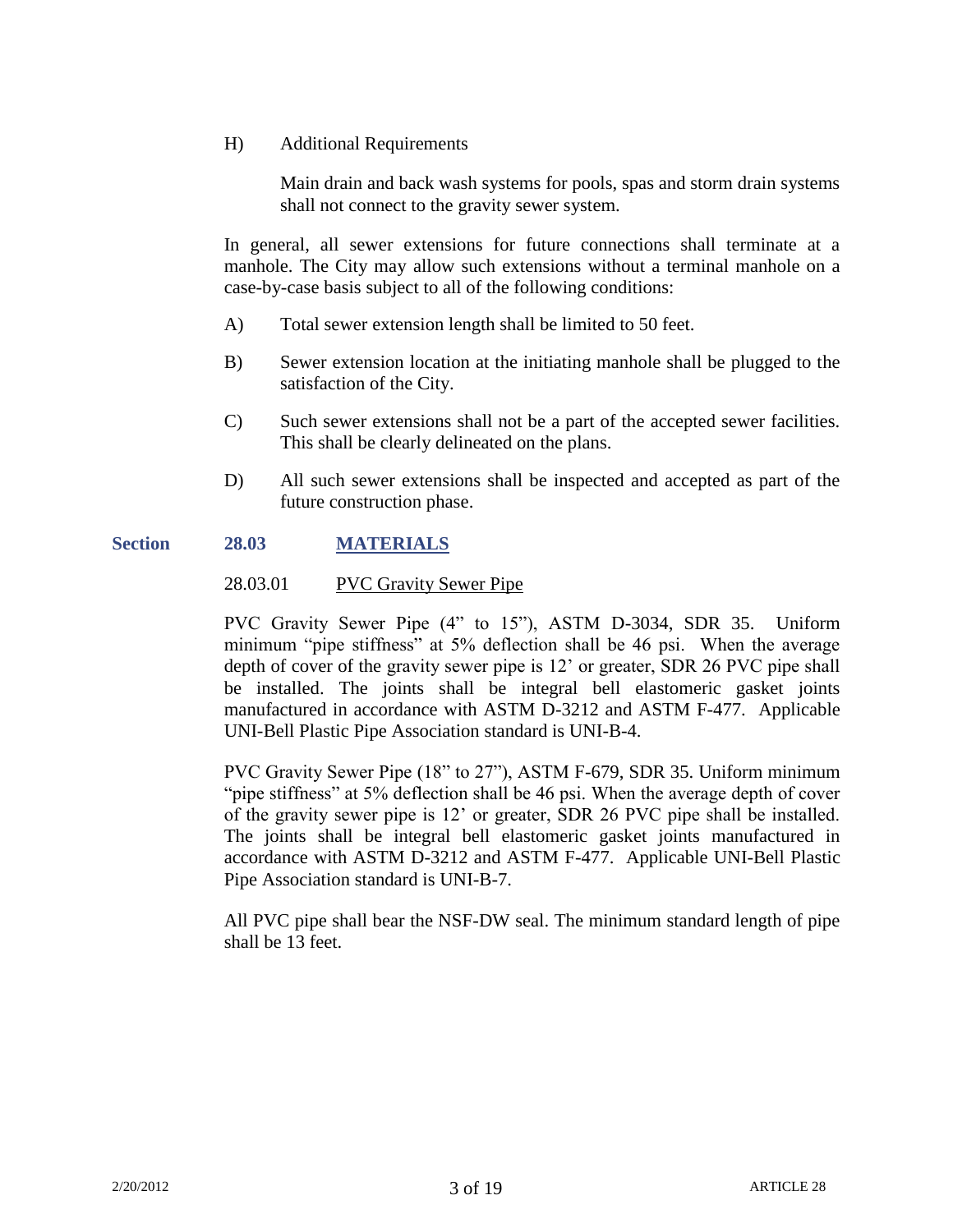## 28.03.02 DIP Gravity Sewer Pipe

The use of Ductile Iron Pipe (DIP) shall be limited to specific uses and shall be approved by the City Engineer. DIP shall conform to ANSI/AWWA A-21.51/C-151, class thickness designed per ANSI/AWWA A-21.50/C-150, with mechanical or push-on joints. An interior protective lining of Protecto 401 shall be provided with a minimum dry thickness of 40 mils or equivalent. DIP gravity sewers, where called for by the City, shall be wrapped with polyethylene film, AWWA C-105. (See approved Manufacturer's List attached as part of this Manual.) The minimum standard length of pipe shall be 18 feet.

## 28.03.03 Coatings and Linings (Iron Pipe)

All ductile iron pipe and fittings shall have an interior protective coating of Protecto 401 in accordance with the manufacturers recommendations. Interior coating shall be holiday free and holiday tested in accordance with ASTM G-62 and ASTM D5162.

Polyethylene Encasement, where required, shall be per ANSI A-21.5 (AWWA C-105). If Exterior polyethylene encasement is not required, the pipe exterior shall be bituminous coated.

#### 28.03.04 Non-Shrink Mortar

All holes in manholes and wet wells shall be thoroughly plugged with an approved non-shrinking mortar, applied and cured in strict conformance with the manufacturer's recommendations. The mortar shall be finished smooth and flush with the adjoining interior and exterior manhole and wet well wall surfaces. When mortar is set coat with an approved coating material. For manholes and wet wells with sprayed on liners, treatment of exposed mortar shall follow manufacturer's recommendations.

28.03.05 Sanitary Manholes

Sanitary manholes shall be in accordance with ARTICLES 17 and 27 of this Manual.

#### **Section 28.04 INSTALLATION**

28.04.01 General

Trench excavating and backfill including sheeting and bracing, dewatering, bedding and foundation, and furnishing and disposal of materials shall be performed in such a manner as to promote the safe and expedient execution of the work and in all cases shall conform to the requirements of OSHA CFR 1926 Subpart P for trench safety.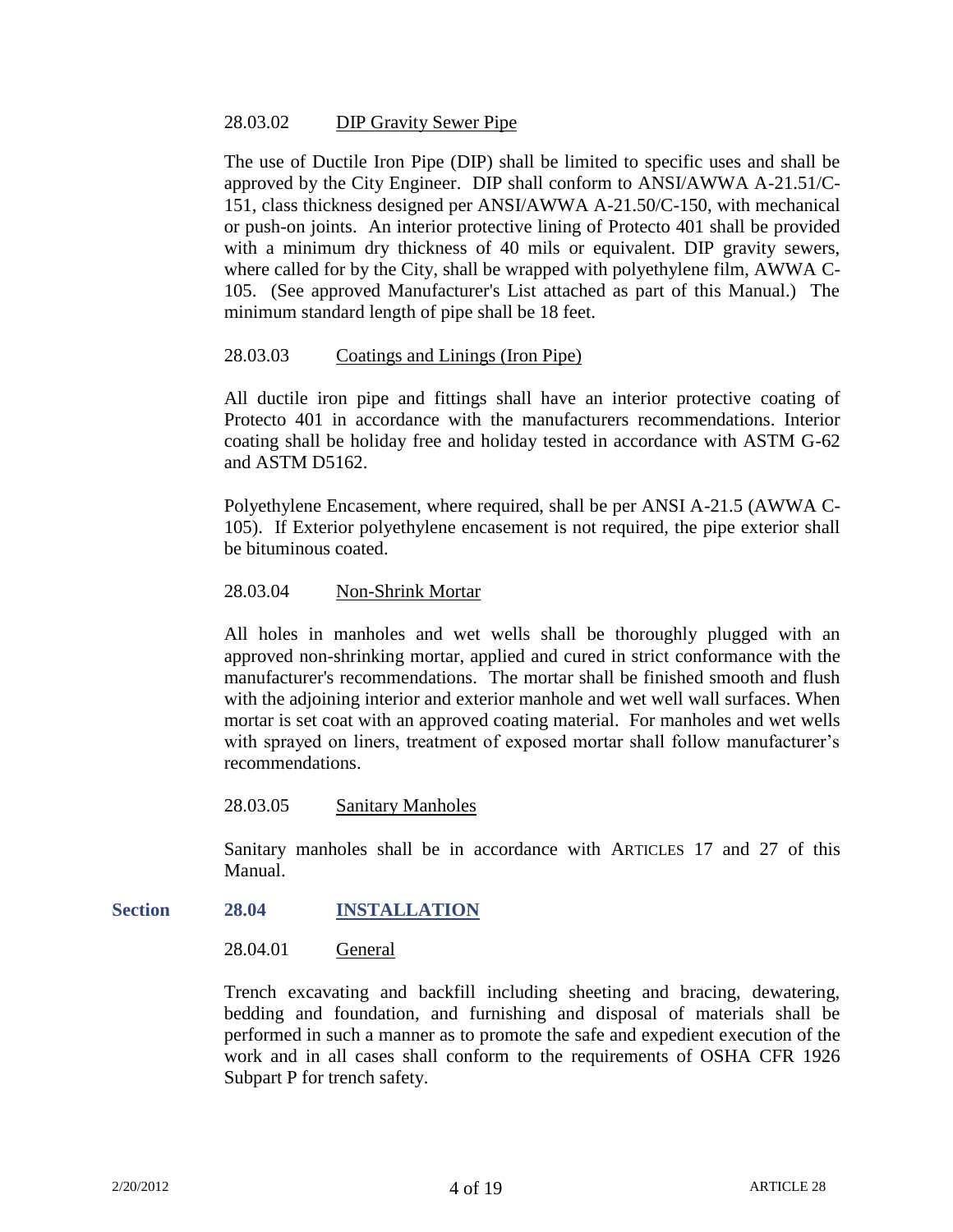# 28.04.02 Pipeline Trenching

- A) Excavation of trenches shall not advance more than 50 feet ahead of completed pipe installation, except as approved by the City Engineer or his Designee.
- B) Excavation in close proximity to existing utilities shall be performed in a manner to prevent damage. Representatives of utilities shall be contacted for assistance in locating buried lines.
- C) All excavations should be made by open cut **unless otherwise indicated in this Manual**. See the Typical City Details attached as part of this Manual.

# 28.04.03 Sheeting, Shoring, and Bracing

Furnish, install, and maintain sheeting, bracing, and shoring support required to keep excavations within the easement or right-of-way, to support the sides of the excavation, and to prevent any movement which may damage adjacent pavements or structures, damage or delay the work, or endanger life and health. Voids outside the supports shall be immediately filled and compacted. Sheeting, bracing, and shoring to be used shall be designed by a Florida Registered Professional Engineer.

## 28.04.04 Dewatering and Drainage

At all times during construction keep excavations free from standing water. Sumps, if required, shall be located outside of load bearing areas so the bearing surfaces will not be disturbed. Water pumped from the excavation shall be discharged to prevent re-entry into the soil strata being dewatered. Water containing material such as silt in suspension or solids shall not be pumped into sewer lines or adjacent streams. The method of disposing of water pumped from the excavation shall be approved by the City Engineer or his Designee prior to actual disposal. Dewatering discharges shall comply with all Regulatory Agency Requirements.

## 28.04.05 Stabilization

If portions of the bottom of trenches or excavations consist of material unstable to such a degree that, in the opinion of the City Engineer, it cannot adequately support the pipe or structure, the bottom of the trench or excavation shall be overexcavated and stabilized with approved coarse granular stabilization material. Depth of stabilization shall be sufficient to provide unyielding Surface or a min thickness of 6 as directed by the City Engineer or his Designee.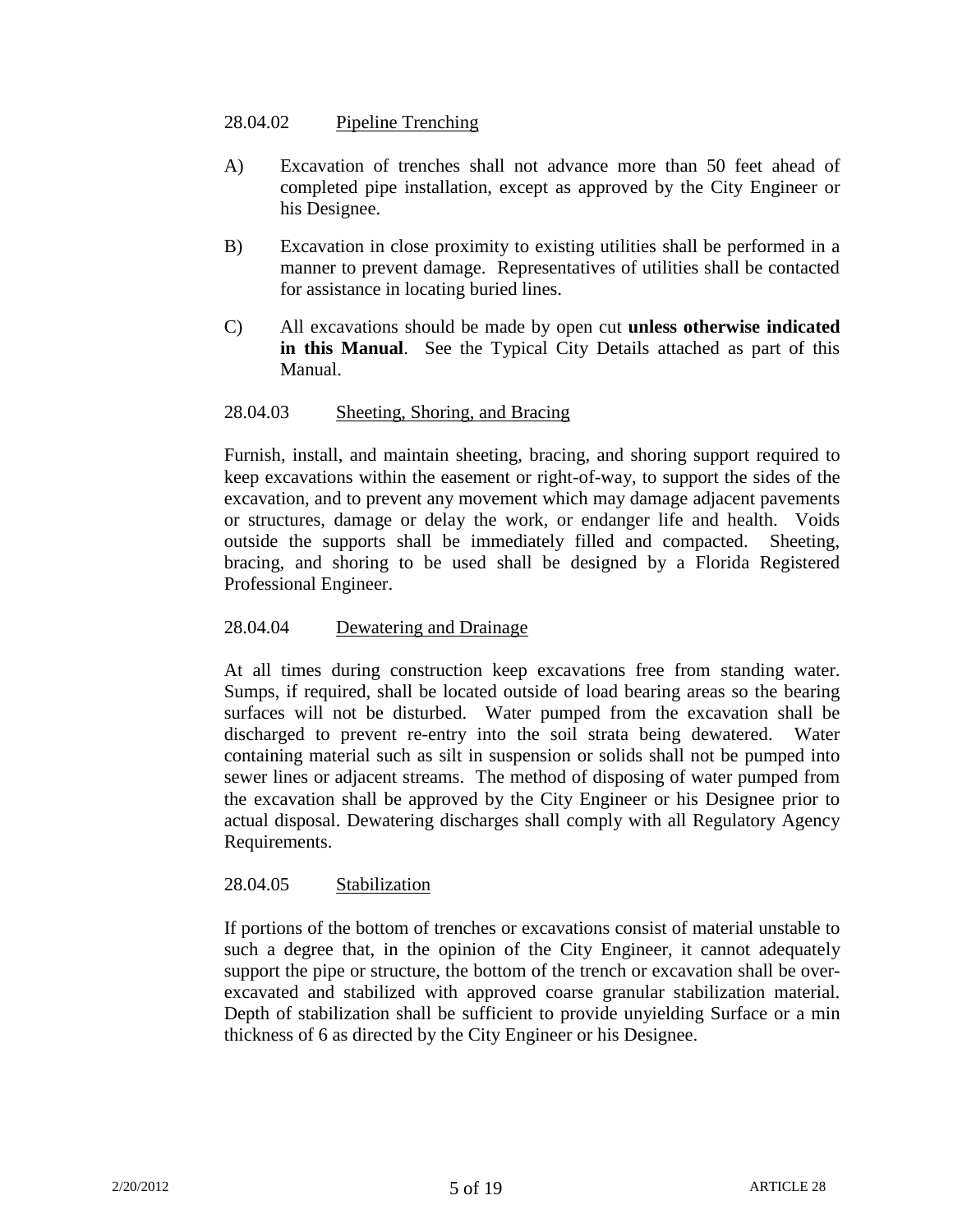# 28.04.06 Bedding of Piping

- A) General
	- 1) Haunching is defined as the shaped and tamped granular material which extends from the pipe bedding to the spring line of the pipe. Cover is defined as the compacted material which protects and covers piping, and which extends from the top of haunching material to a point 1' above the top of the pipe. Backfill, as specified hereafter, is defined as the material extending above the top of pipe cover to topsoil, paving subgrade, or foundation level.
	- 2) All buried piping shall be continuously bedded and covered, except where concrete encasement, concrete cradles, or jack and bore are indicated.
- B) Pipe Bedding

Any part of the trench bottom that is excavated below the pipe grade shall be backfilled to grade with a minimum of 6 inches of granular material and compacted as required in Section 26.04.07. Bedding materials shall be limited to Class I or Class II materials.

C) Pipe Cover

All cover materials shall be clean fill with no debris and carefully deposited to avoid damage to the pipe and shall be compacted as specified hereafter.

# 28.04.07 Trench Backfilling

Backfill shall be granular material or suitable previously excavated pipe trench material approved for use by the City Engineer. The granular backfill shall be carefully deposited in uniform lifts as specified below and each lift shall be wetted adequately as needed to obtain the required compaction density with vibratory compactors, as specified hereafter.

Unless otherwise indicated or approved by the City Engineer or his Designee, fills shall be placed in the loose lift thicknesses indicated hereafter and compact to a dry density, not less than the following percentage of maximum dry density, determined by the Modified Proctor Test, ASTM D-1557, unless otherwise noted.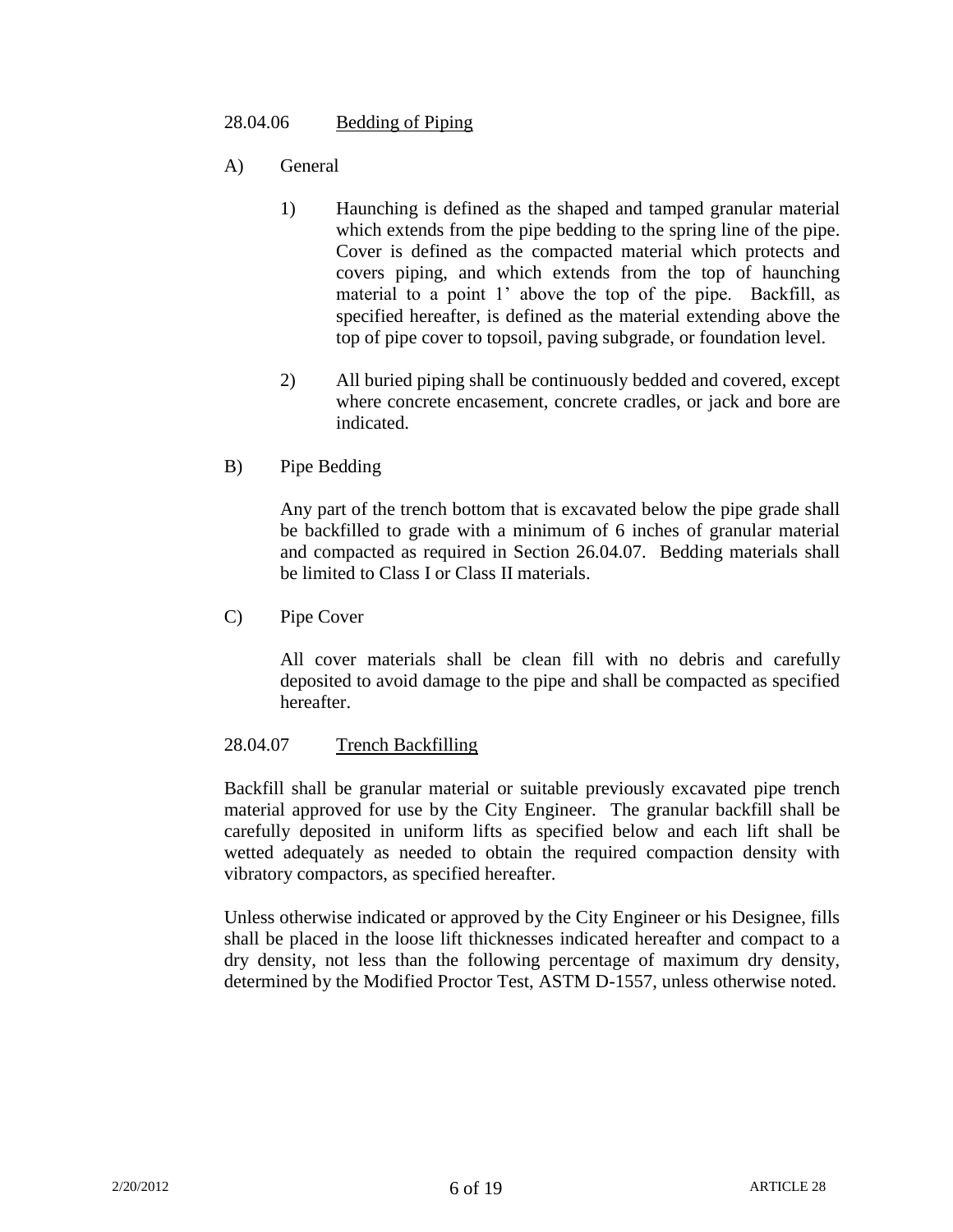## 28.04.08 Pipe Laying and Jointing

Gravity sewers shall be laid in the dry to the elevations and slopes shown on the approved construction drawings. Laser equipment shall be used to provide line and grade. Surveying equipment shall be used to set the laser. The laser equipment shall have a slope indicator to facilitate checking by both the pipelaying foreman and the City Engineer. Since most gravity sewers are laid with extremely flat slopes, zero tolerance for errors in line and grade will be allowed. Upon completion of the work, the lines shall be cleaned, with all debris removed at downstream manhole. Each section of pipe shall be TV inspected to indicate any pipe defects such as bellies or other deformities, and, if necessary, shall be taken up and re-laid to provide the correct line and grade. Special attention shall be given to the requirement that the pipe be laid in a dry trench with properly compacted bedding and backfill. The pipe shall be laid with the spigot ends pointing in the direction of flow, starting at the lowest point. Joint contact surfaces shall be cleaned immediately prior to jointing. Lubricants, primers, or adhesives shall be used as recommended by the joint manufacturer. The minimum allowable cover for gravity sewers shall be 3 feet from the top of the pipe to the finished grade. However, should this depth not be feasible, where grade depressions along the alignment are unavoidable, ductile iron pipe shall be provided within the limits of the lesser cover. In no case shall the pipe cover be less than 18 inches, and any deviations from 3 feet of cover shall be approved in writing by the City Engineer. Pipes shall be installed to the alignment and grade as shown on the approved plans.

## 28.04.09 Branches

Wye branches are to be installed in conjunction with the laying of sewer pipe. Wyes to serve all existing and future dwelling units shall be installed. The longitudinal barrel of branch fittings shall conform to the line and grade, diameter, and quality of the sewer main. All service laterals shall be perpendicular to the longitudinal axis of the pipe.

## 28.04.10 Laterals

Laterals shall be extended to and located between 3 and 4 feet below the right-ofway line's finished grade, with a 6" clean out as near to right-of-way line as permitted. No double service laterals allowed for single or duplex homes. Laterals shall run in the most direct route and perpendicular to the sewer main at a minimum grade of 1% from the main to the right-of-way line. A wye branch fitting for each service line shall be provided. Double wyes are not acceptable. All laterals and service wyes at the last joint shall be plugged and securely sealed to withstand the internal pressure of leakage or air pressure testing. The plug shall be capable of removal without injury to the socket. An S shall be saw cut and painted green in the top of the curb directly over the lateral location. If curbing is not part of the work, a 4" x 4" x 3' wooden stake shall be painted green and installed at the end of the connection. Clean-out caps shall be of the inverted hex-nut type. If required by the City Engineer or his Designee, the terminal ends of laterals shall be marked by electronic location devices that are compatible with City owned equipment. Cleanouts shall not be permitted in driveways.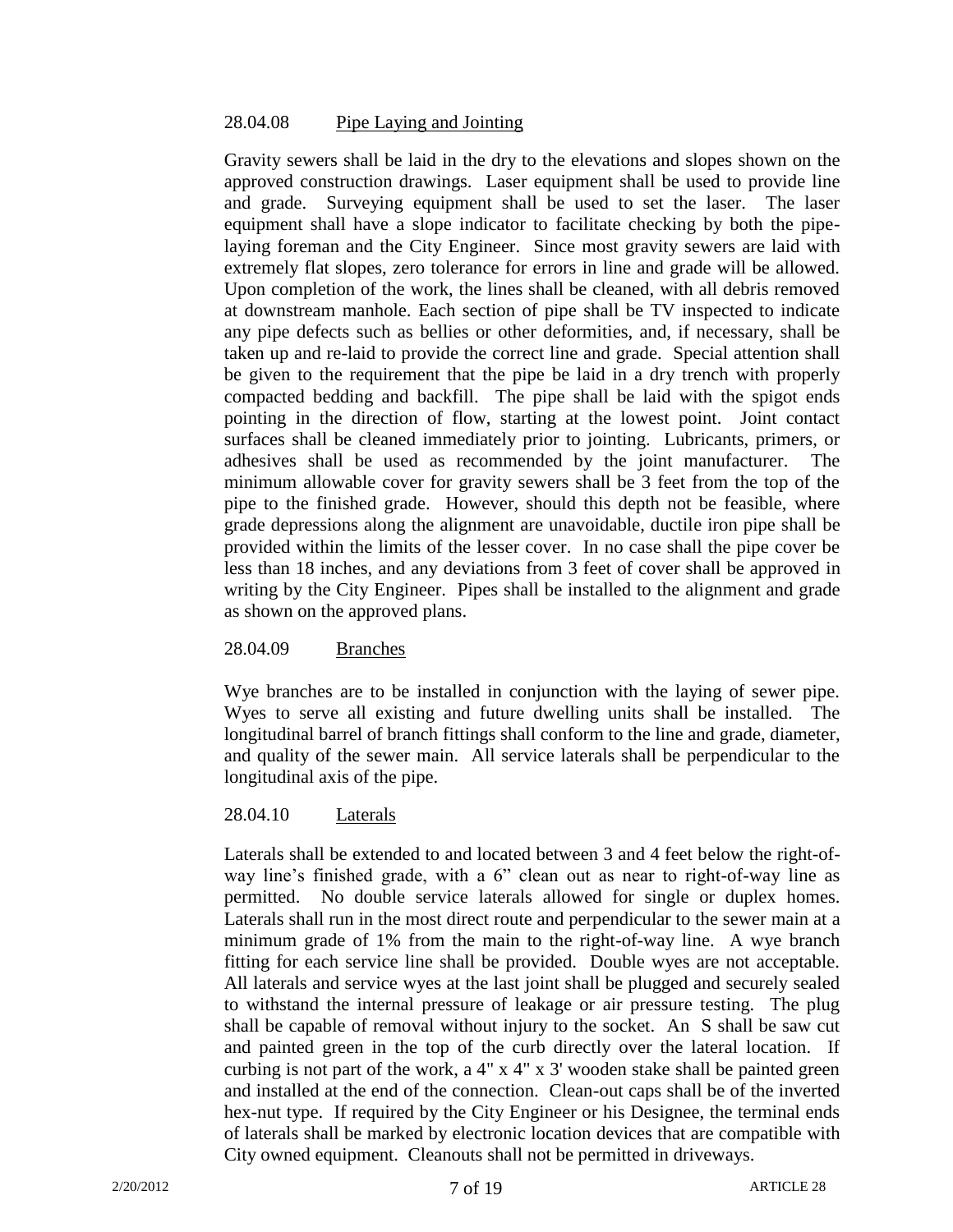## 28.04.11 Protection of Water System Crossings

- 1. Separation of Water Mains and Sewers:
	- A. Separation of potable water, reclaimed water, storm and sewer systems shall comply with FDEP regulations and STANDARD DRAWINGS
	- B. Water pipes shall not pass through any part of a storm sewer or manhole. A three-foot minimum separation from storm water structures shall be maintained to facilitate maintenance and operation.
- 2. Compliance with F.A.C.Rule 62-555.314 shall be met as a minimum.
- 3. If required by the City Engineer, cathodic protection shall be provided.

28.04.12 Downstream Protection

Dirt and debris collected in the pipe during construction shall not be flushed downstream. The open end of pipe shall be closed daily to prevent foreign matter from entering.

## **Section 28.05 CONNECTIONS**

## 28.05.01 Transition Connections

Where pipes of alternate materials (VC to CI, etc.) are to be connected between manholes, suitable approved transition couplings shall be installed. Specially designed units may be submitted for approval. Concrete collars are not acceptable.

#### 28.05.02 Connections to Existing Lines

A collar wye saddle for 4 inch and 6 inch diameter connections to existing sewer lines shall be used. The existing line shall be cut using a template to accomplish a true and clean opening for the saddle. Gasketed saddles with stainless steel straps shall be used, where available from the manufacturer. The sewer main shall be protected and cleaned of debris.

#### 28.05.03 Tall Riser Connections

Connections shall be provided, as specified in the Typical City Details attached as part of this Manual, where the depth of the sewer main invert exceeds 10 feet below the finished grade of the street, unless otherwise required by the City Engineer or his Designee. Lateral connections shall be made by individual single wyes. Double wyes for connection are not permitted. One tall riser connection may service no more than 2 connections, 1 to each side.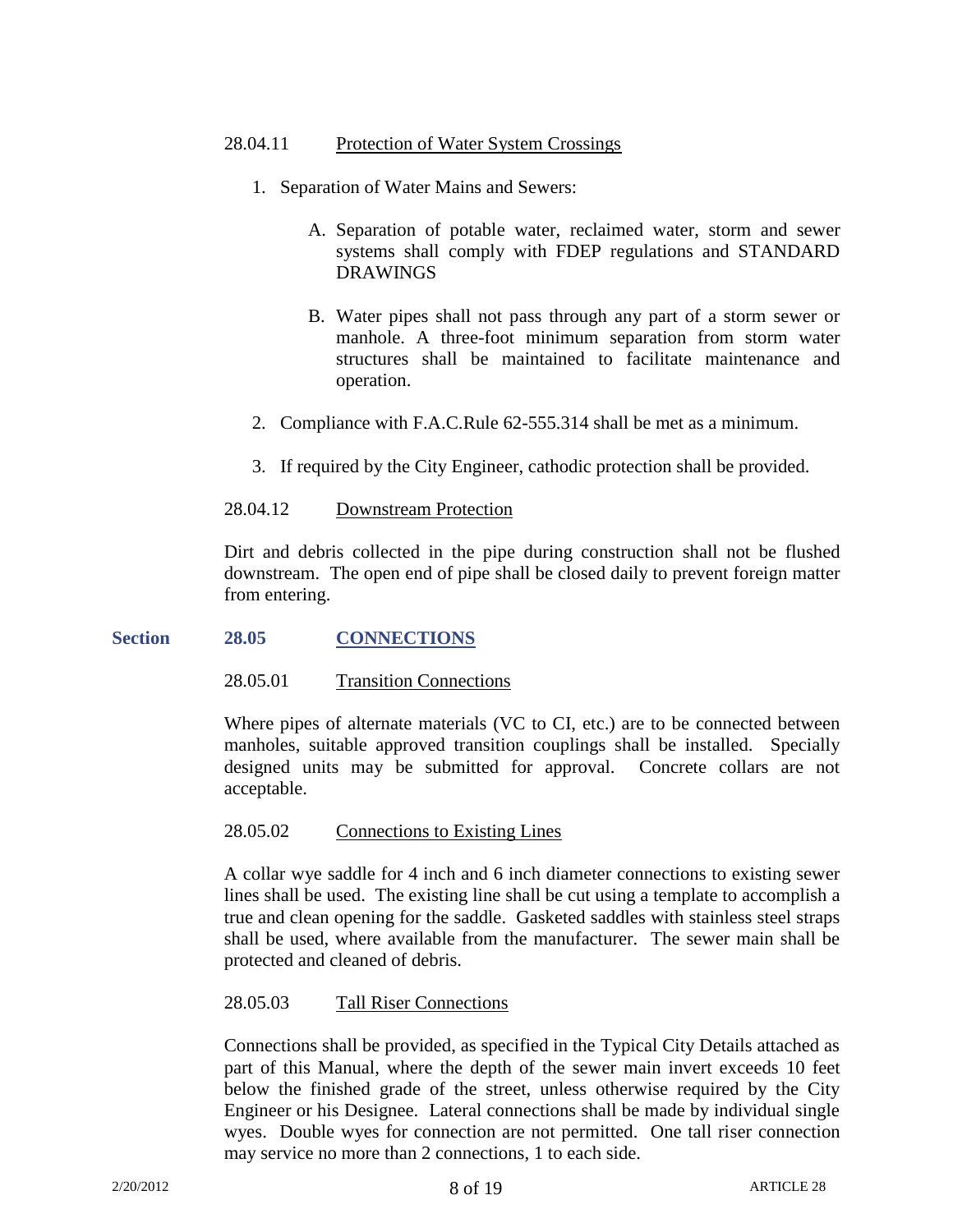## 28.05.04 Connections to Manholes

Connections shall be as specified in the Typical City Details attached as part of this Manual. Connections shall be made with a Kor-N-Seal/**A-Lock** type or equal wall penetration boot. Space between boot and pipe OD shall be filled with appropriately sized cavity O-ring. Clay pipe shall have a short nipple (18 inch or 24 inch) between the manhole fitting and the first full length of pipe. All openings for pipes into existing structures shall be made by cutting with a power driven circular coring machine.

#### 28.05.05 Connections to Wet Wells

One joint (18-20 feet) of ductile iron pipe shall extend outward from the structure. Perform connections as for manholes.

## 28.05.06 Conflicting Structures and Protection of Sanitary Sewer at Utility Crossing

Where it becomes necessary to extend sewers through structures, such as conflicting manholes, junction boxes, etc., the pipe shall be ductile iron within a casing pipe with no joints inside the conflicting structure. Where the vertical separation between sanitary sewer and storm sewer is less than 18 inches, the sanitary sewer shall be installed as polyethylene lined ductile iron pipe.

#### **Section 28.06 TESTING**

#### 28.06.01 PVC Ring Deflection

Maximum diameter ring deflection shall not exceed 5% of the internal pipe diameter throughout the warranty period when tested by a mandrel. The mandrel shall be a GO-NO-GO type with an unequal number of runners, minimum of 9, and a maximum distance between the runners of 2 inches. A gauging ring certified for each size of pipe inside diameter and the mandrel size shall be as follows:

| <b>Table 28-2</b> |                         |  |  |
|-------------------|-------------------------|--|--|
| <b>Pipe Size</b>  | <b>Mandrel Diameter</b> |  |  |
| 8"                | 7.37                    |  |  |
| 10"               | 9.22                    |  |  |
| 12"               | 10.98                   |  |  |
| 15"               | 13.43                   |  |  |

Should the test fail, necessary repairs shall be accomplished by the Contractor and the test repeated until within the established limits. The Contractor shall furnish the necessary labor, water, and all other items necessary to conduct the required testing and perform the necessary system repairs required to comply with the specified test. On pipes determined to have excessive deflection, the length in question shall be relayed or replaced.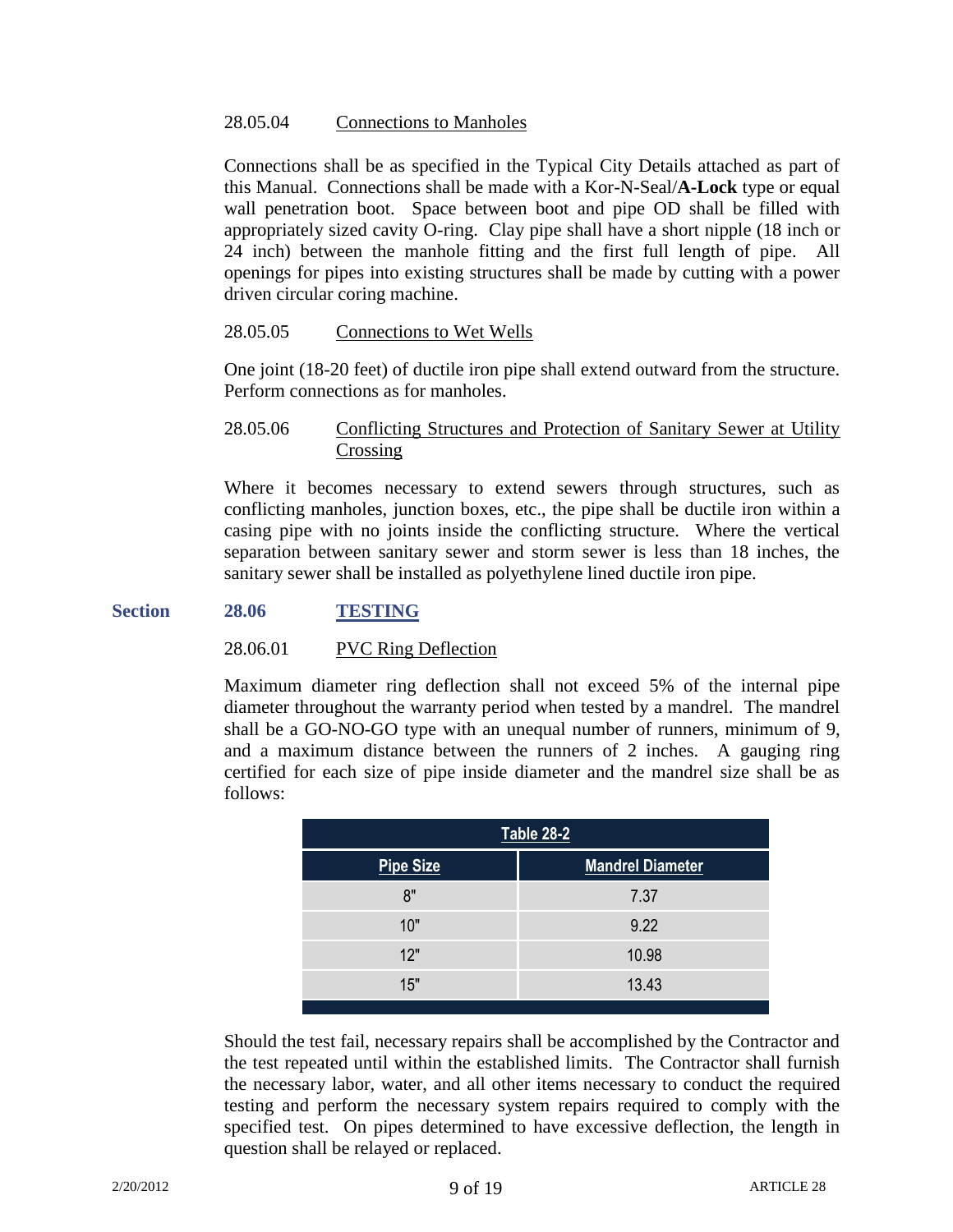#### 28.06.02 Infiltration/Exfiltration

There shall be no detectable level of infiltration or exfiltration from the system at the time of inspection. Any evidence of exceeding the limits of 28.07.02 must be corrected prior to acceptance by the City. This includes both line and manholes.

## **Section 28.07 CCTV INSPECTION STANDARDS**

#### **28.07.01 PART 1 – GENERAL**

- 28.07.01.01 Scope of Work
- A) These specifications cover the testing and inspection for acceptance of wastewater and storm-water collection and transmission systems.
- B) Requests for testing and acceptance of wastewater and storm-water collection and transmission systems shall be executed in accordance with Article 26 and Article 32.
- C) Gravity Mains:

Shall be inspected with CCTV for alignment, grade variations, separated pipes, leaks, deflection, cracked, broken or otherwise defective pipe to ensure overall pipe integrity. The CCTV inspection contractor shall perform the CCTV inspection(s) and submit the electronic files and report(s) to the City Engineer as required**.**

## **28.07.02 PART 2 - PRODUCTS**

#### 28.07.02.01 CCTV Inspection Equipment

A) Closed Circuit Television Camera:

The television camera used for the inspection shall be color and one that is specifically designed and constructed for sanitary sewer inspection. Lighting for the camera shall be suitable to allow a clear picture of the entire periphery of the pipe. The camera shall be operative in 100 percent humidity/submerged conditions. The CCTV camera equipment will provide a view of the pipe ahead of the equipment and of features to the side of the equipment through turning and rotation of the lens. The camera shall be capable of tilting at right angles along the axis of the pipe while panning the camera lens through a full circle about the circumference of the pipe.

B) Lateral Video Camera

Lateral cameras may be push type or launched from the sewer main line. Lateral cameras shall be color, shall be self leveling, and equipped with a footage counter to provide on screen display of footage measurement.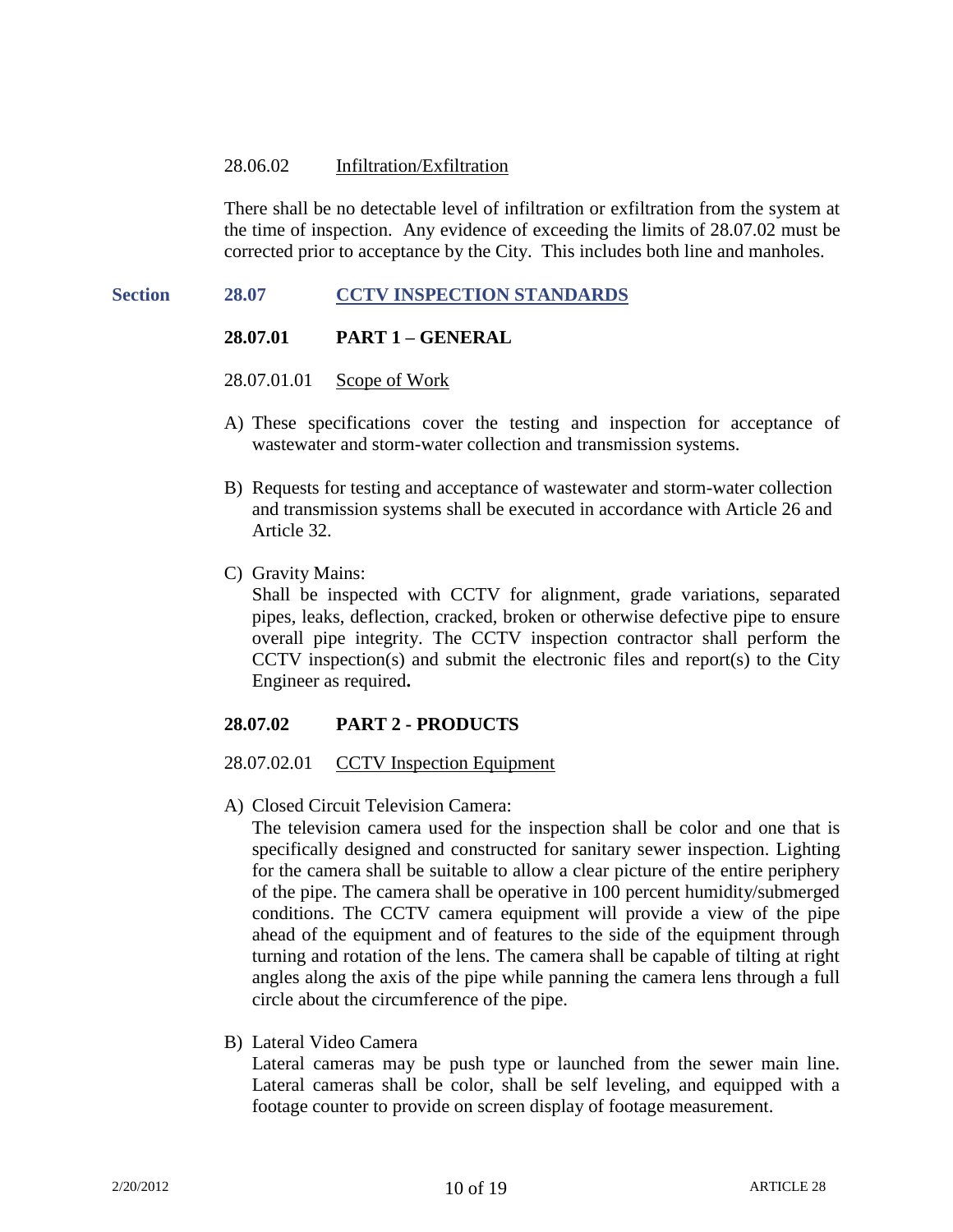C) Video Capture System:

The video recordings of the sewer inspections shall be made using digital video equipment. The digital recording equipment shall capture sewer inspection on DVD disks or hard drive, with each sewer reach inspection recorded as an individual movie file (.MPEG, .MPG, or .WMV) or approved equal.

- 1. The video file names will be referenced in the inspection database and in an inspection report generated in PDF format. The pipeline collection and real time video capture and data acquisition systems shall be provided.
- 2. The system shall use the most current PACP compliant application software and shall be fully object oriented or approved equal. It shall be capable of printing pipeline inspection reports with captured images of defects or other related significant visual information on a standard color printer.
- 3. The imaging capture system shall store digitized color picture images and be saved in digital format on a DVD, hard drive or approved equal. Also, this system shall have the capability to supply the City of Ocoee with inspection data reports for each line segment.
- 4. The contractor shall have the ability to store the compressed video files in industry standard and approved the City of Ocoee format and be transferable with the PACP compliant inspection database.
- 5. The contractor's equipment shall have the ability to "Link". "Linking" is defined as storing the video time frame code with each observation or defect with the ability to navigate from/to any previously recorded observation or defect instantaneously.
- 6. The system shall be able to produce data reports to include, at a minimum, all observation points and pertinent data. All data reports shall match the defect severity codes in accordance with PACP naming conventions
- 7. The data-sorting program shall be capable of sorting all data stored using generic sort key and user defined sort fields.
- 8. Camera footage, date & manhole numbers shall be maintained in real time and shall be displayed on the video monitor as well as the video character generators illuminated footage display at the control console.
- 9. Depth gage: The camera shall have a depth gage or approved method to measure deflection in the pipe and joint separation approved by the City of Ocoee.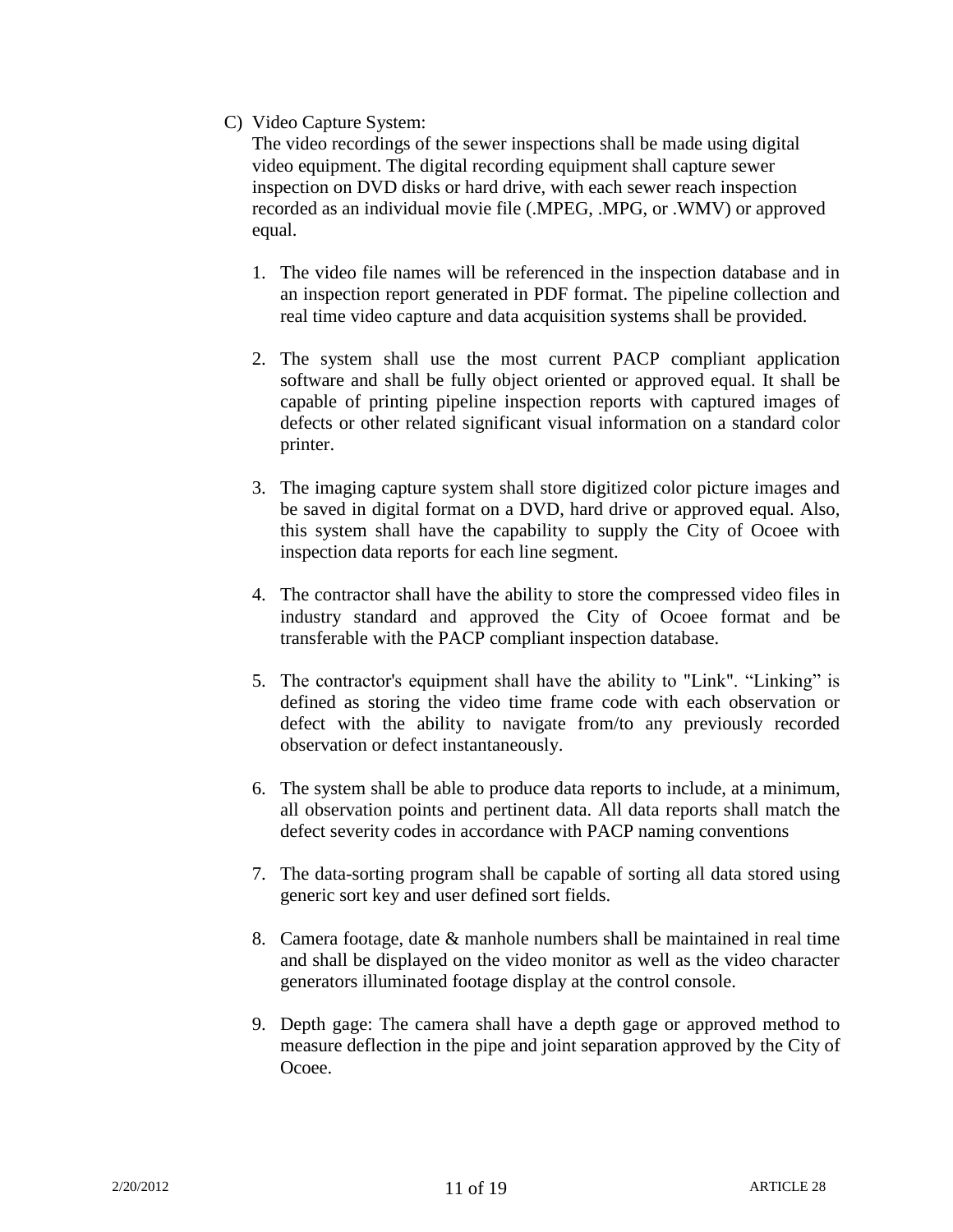## 28.07.02.02 Gravity Main Inspection CCTV Data

- A) CCTV data shall be recorded and saved in MPEG format or Windows Media video format.
- B) CCTV inspections shall use unique identification numbers established and provided by the City of Ocoee in pipe segment reference, upstream manhole number and the downstream manhole number fields.
- C) The video files will be named in accordance with the City of Ocoee file naming convention: Upstream MH ID \_ Downstream MH ID \_ Inspection Date (year\_month\_day).wmv. Example: 39540008\_39540007\_2009\_08\_05.wmv
- D) Reports shall be submitted in an electronic version (.pdf) generated by the computer software and shall be consistent with PACP requirements, observation report with still images; and CCTV inspection results.
	- 1. PACP export pipe inspection database (.mdb) saved on CD-R's, DVD, or portable hard drives
	- 2. Inspection digital photographs in JPEG format saved on CD-Rs, DVD or portable hard drives
- E) The video file names will be referenced in the inspection database and in an inspection report generated in PDF format. The pipeline collection and real time video capture and data acquisition systems shall be provided
- F) The system shall use the most current PACP compliant application software and shall be fully object oriented or approved equal. It shall be capable of printing pipeline inspection reports with captured images of defects or other related significant visual information on a standard color printer.
- G) The imaging capture system shall store digitized color picture images and be saved in digital format on a DVD, hard drive or approved equal. Also, this system shall have the capability to supply the City of Ocoee with inspection data reports for each line segment.
- H) The CONTRACTOR shall have the ability to store the compressed video files in industry standard and approved the City of Ocoee format and be transferable with the PACP compliant inspection database.
- I) The CONTRACTOR'S equipment shall have the ability to "Link". "Linking" is defined as storing the video time frame code with each observation or defect with the ability to navigate from/to any previously recorded observation or defect instantaneously.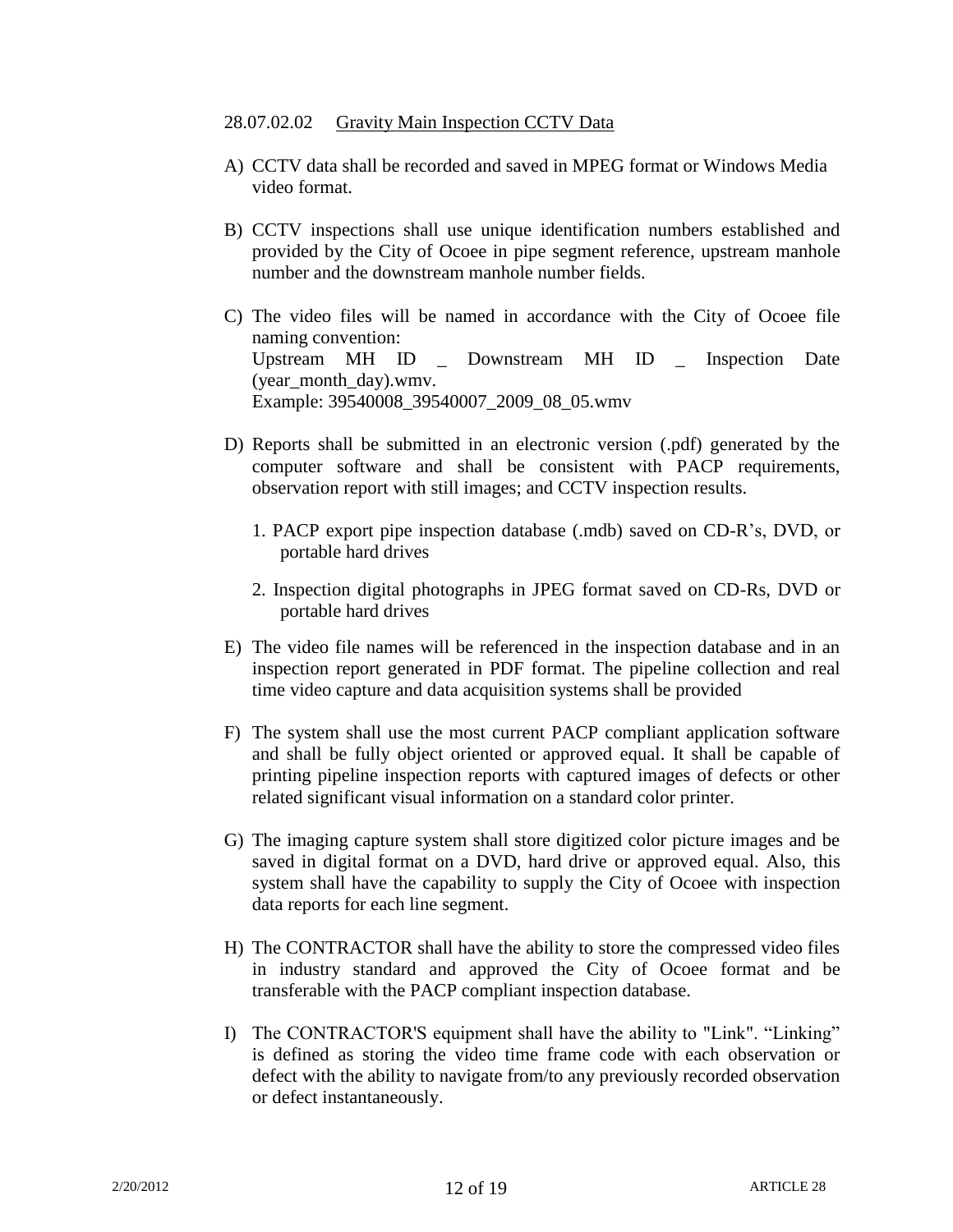- J) The system shall be able to produce data reports to include, at a minimum, all observation points and pertinent data. All data reports shall match the defect severity codes in accordance with PACP naming conventions
- K) The data-sorting program shall be capable of sorting all data stored using generic sort key and user defined sort fields.
- L) Camera footage, date and manhole numbers shall be maintained in real time and shall be displayed on the video monitor as well as the video character generators illuminated footage display at the control console.

# **28.07.03 PART 3 – EXECUTION**

- 28.07.03.01 Gravity Main Requirements Before CCTV Inspection
- A) All manhole flow channels and benching per specifications shall be constructed and coated (if applicable) prior to CCTV inspection.
- B) CCTV inspections shall be received, reviewed and approved by the City of Ocoee prior to installation of pavement.
- C) The CONTRACTOR shall clean gravity mains to remove debris and stains from the pipe prior to televising. Flushing water or debris will not be allowed to enter pump station wet wells. Water will be pumped from the sewer system during flushing to an acceptable discharge location. A visual inspection shall be made and all obstructions removed.
- D) Gravity Mains/Pipes that are dirty (dirty walls and/or debris in the inverts) shall be re-flushed and cleaned before rescheduling a CCTV inspection. If necessary, swabbing may be required of specific sections of pipe.
- E) The CONTRACTOR shall pass a mandrel through the PVC pipe to confirm if ring deflection is in excess of five percent (5%). The base inside diameter shall be used to determine mandrel size as per ASTM D 3034 and/or ARTICLE 28.
- F) Dewatering systems shall not be operated within 48 hours prior to CCTV inspection.
- G) Backfill from the gravity main to the subgrade shall be compacted and stabilized for inspection and cleaning vehicle access prior to CCTV.
- 28.07.03.02 Notification
- A) Contractor shall notify the City of Ocoee a minimum of 48 hours prior to performing any CCTV gravity main inspection work.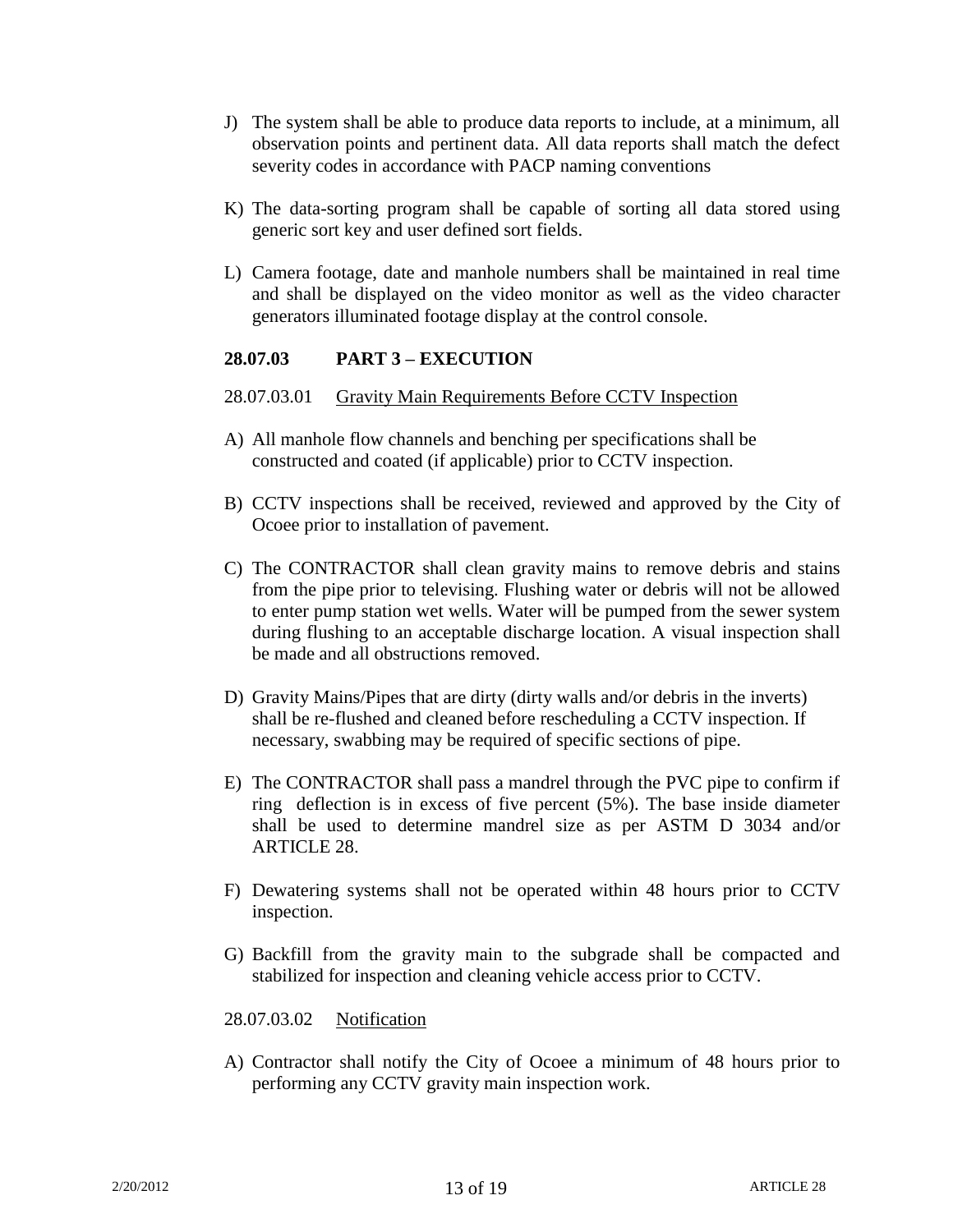#### 28.07.03.03 Televising of Gravity Mains

- A) Wherever possible, gravity mains shall be televised in the downstream direction.
- B) Sufficient water shall be run through each section of main until water runs through each downstream manhole no more than 24 hours prior to televising. Lines that are dry or that enough water has not run through to reach the downstream manhole shall not be televised.
- C) Gravity mains shall be televised from manhole to manhole utilizing a 360 degree pan and tilt color camera driven through at a moderate rate of speed not more that 30 feet per min. The camera shall be of the self-propelled tractor type with a measuring device mounted to the front capable of being read as the tractor moves and capable of accurately measuring depth of standing water up to, and including, three inches.
- D) Begin video recording at the top of the manhole to see the condition of the manhole and any pipe that is connected to the manhole. Record going down into the manhole all the way to the preset footage with continuous recording until the down stream manhole.
- E) Lighting should be set to allow for clear visibility without excessive reflection and should allow realistic colors to be visible.
- F) The iris of the camera should be adjusted to allow for a sharp focused image and the lens should be kept clean and free of obstructions.
- G) The operator should follow the manufacturer's instructions to achieve the proper color correction.
- H) All notes or coded references shall have footages recorded with them
- I) The camera should be centered within the pipe.
- J) The distance between manhole centers shall be accurate within 0.5 percent.
- K) The camera shall be stopped at all laterals adjusted for a clear picture and an orbital scan of the lateral taken pausing at the invert at the service lateral to detect dirt or infiltration.
- L) All laterals shall be televised when reaching the lateral if a launch type camera is utilized.
- M) The camera shall also be stopped at any suspected or confirmed defects, the focus properly adjusted and a clear digital video taken.
- N) Areas suspected of leaking shall be paused long enough to determine if a leak exists currently or if deposits have occurred.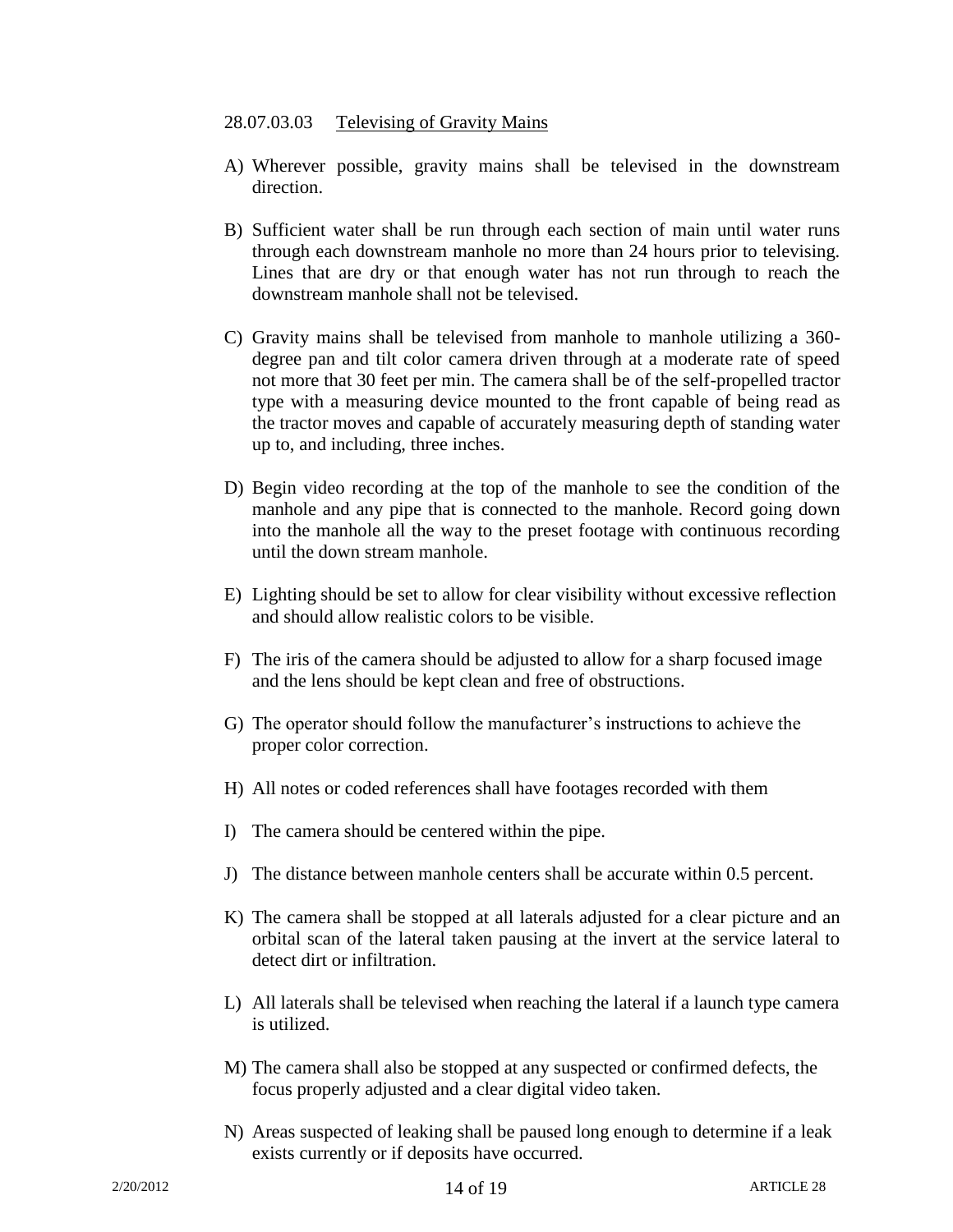- O) A digital photo shall be taken of all areas noted on the report including laterals and any confirmed or suspected defects.
- P) Manholes upstream and downstream shall be measured from rim to invert and the depth recorded on the inspection header in feet and inches.
- Q) Manhole material and defects shall be noted.
- R) Manholes that have laterals tied into them shall have sufficient water run through them and then a CCTV inspection to the property line will be conducted.
- 28.07.03.04 CCTV QA/QC Inspection Procedures and Causes for Rejection of CCTV Work
- A) The CONTRACTOR shall submit their Quality Assurance Plan and Quality Control procedures to the City of Ocoee. The CONTRACTOR shall ensure data quality and submit the results of the internal quality control checks performed on submitted data.

#### 28.07.03.05 Gravity Main Inspection CCTV Report

- A) The CONTRACTOR will be required to submit the following deliverables on a weekly basis.
	- 1. Inspection Reports are to include:
		- a) Inspection session header information (see required fields in Section 2.02 above)
		- b) Defect log report including photo captures from CCTV video
		- c) Schematic drawing of pipe showing defects
		- d) Format: Adobe Acrobat PDF files 1 report PDF per pipe with the following
		- e) File name format: <upstream MH ID>\_<downstream MH ID>\_<Date
		- f) (year\_mo\_day format)>.PDF
		- g) Example: 30060002\_30060001\_2010\_02\_16.pdf
- B) The CONTRACTOR shall submit quality control forms that include a hard copy print out of the inspection reports checked with errors and omissions clearly marked
- C) Inspection video files on DVD or portable hard drive, labeled as follows: DVD/Hard drive Labels - Typed labels shall be attached to the face of each DVD. The typed index labels shall include the following information:
	- 1. Content (CCTV)
	- 2. Contractor name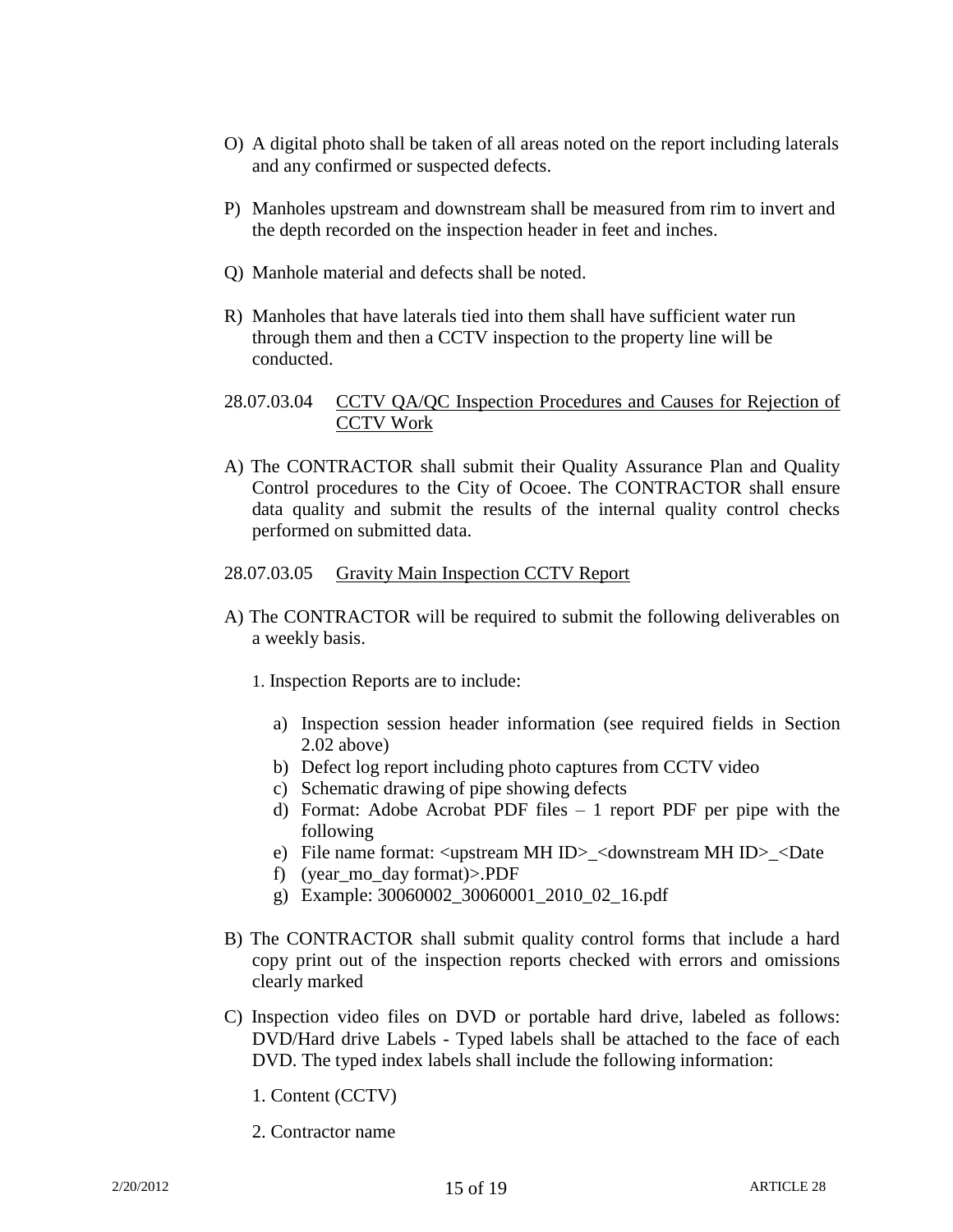- 3. Purpose of Survey
- 4. Tributary Pump station number
- 5. Reaches included (from Manhole Number ## to Manhole Number ##)
- 6. Date of survey
- 7. Contract Number / Delivery Order Number (if applicable)
	- a) Electronic Inspection Data stored and exported in a NASSCO Pipeline
	- b) Assessment and Certification Program (PACP) compliant Microsoft Access
	- c) database (.MDB) version 4.4 delivered on DVD or portable hard drive.
	- d) Inspection photograph digital files (jpeg) indexed to NASSCO PACP
	- e) compliant database.

## 28.07.03.06 Causes for Rejection of Gravity Mains

- A) The CONTRACTOR shall be required to replace the pipeline if the CCTV inspection reveals cracked, broken or defective pipe, and/or in the case of PVC pipe if a ring deflection is in excess of five percent (5%).
- B) Joint separation shall be no greater than one inch between the spigot and bell of the pipe or as required by the pipe manufacture.
- C) No evidence of leakage will be acceptable for private gravity mains connecting to the City of Ocoee's collection system.
- D) Misalignment resulting in vertical sags in excess of  $\frac{3}{4}$  " will require replacement of the gravity main.
- E) The following NASSCO PACP codes or notes shall be cause for rejection of gravity sewer systems
	- 1. PACP coding of "Line" (L) shall be accompanied by a measurement of the line, grade or angular deviation. Variance of established line and grade at any point along the length of the pipe shall not be greater than 1 inch, provided such variation does not result in a level or reverse sloping invert. An approved method shall be used to determine this deviation. A PACP coding of MWLS with a percentage of pipe greater than 12.5% on 8-inch sewer, 15% on 10-inch sewer etc. will be corrected by excavation and repair.
	- 2. PACP coding of "Infiltration" (I) for pipe joints shall be replaced or the pipe joint shall be reseated at the joint. Grouting shall not be considered a method of repair and will not be accepted. Replace the leaking gravity main segment if there is visible infiltration at any point other than the pipe joint.
	- 3. Any PACP coding in the category of "Structural Family".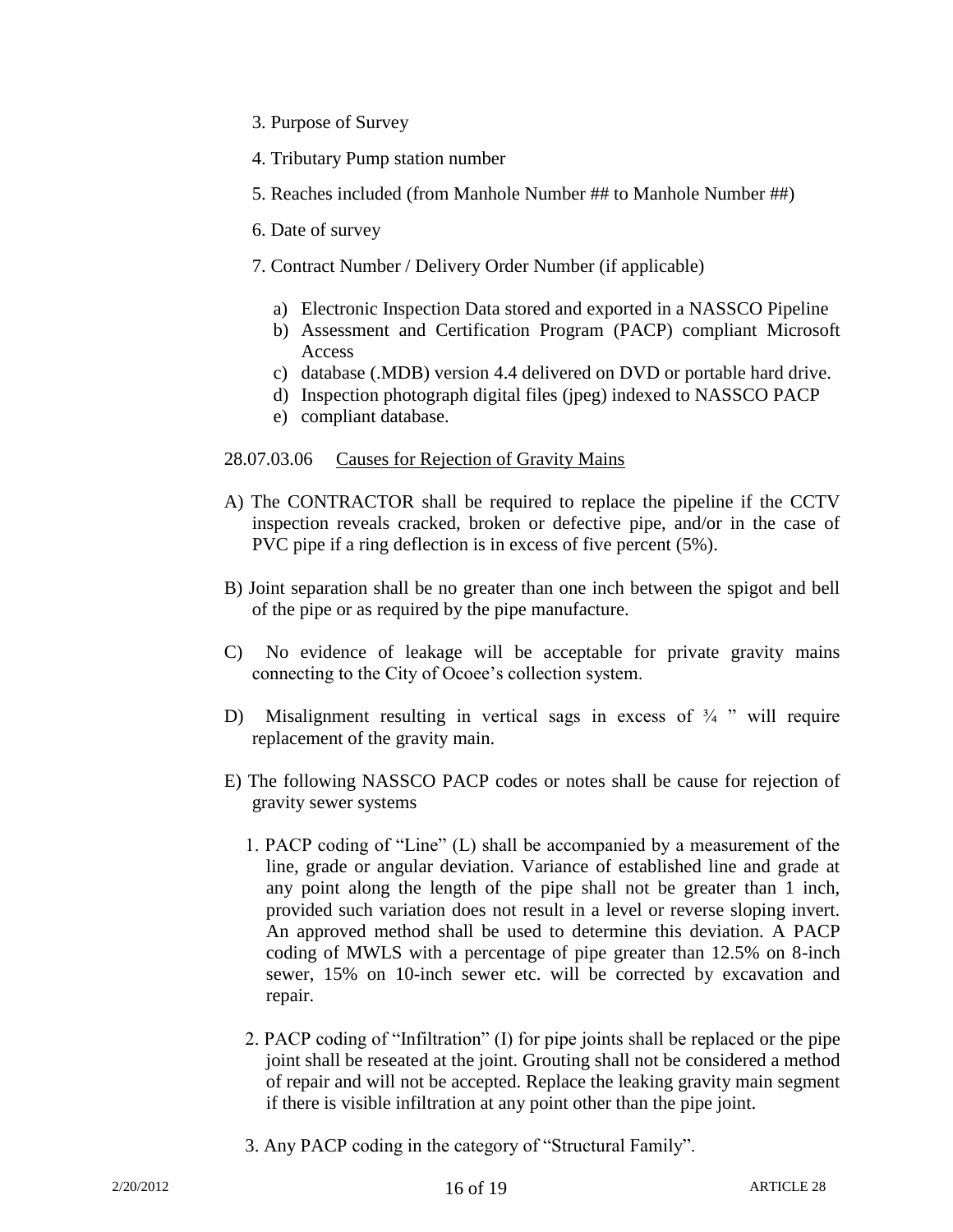- 4. PVC pipe having ID tears will be rejected.
- 5. PACP condition grading of "OB" (obstruction) in pipe shall be rejected, the obstruction shall be removed and the line cleaned and re-televised.
- 28.07.03.07 Acceptance
- A) Successful passage of both the leakage test and CCTV inspection is required before acceptance by the City of Ocoee.
- B) Prior to repair or replacement of failed sewer pipe, the method of repair or replacement shall be submitted to the City of Ocoee for approval. Pressure grouting of pipe or manholes shall not be considered as an acceptable method of repair.

# **Section 28.08 TESTING PRIOR TO SURFACING**

# 28.08.01 General

All tests shall be completed and accepted by the City Engineer before any trench or pavement is asphalted. Contractor shall provide all testing equipment and material. Lines shall be televised to determine if they were acceptably constructed. Lines to be dedicated to the City and private lines shall be televised by a reputable company experienced in sewer examination. The Contractor shall be present to note required corrections, if any, and schedule remedial action prior to acceptance by the City. In all cases, a stabilized driving surface shall be prepared to allow access to all manholes by TV inspection trucks. The cost of the TV inspections shall be borne by the Contractor installing the line.

## 28.08.02 Test Procedure

- A) All gravity sanitary sewer collection lines and manholes, public and private, which are directly connected to the City collection system shall be tested to insure the minimal exfiltration of wastewater and infiltration of groundwater and stormwater. Lines and manholes shall be tested by either exfiltration and/or infiltration. In the event the exfiltration and/or infiltration test cannot be taken or is inconclusive, the City Engineer at his sole discretion may require a low pressure air test of all or portions of the gravity sewer to be put in service.
- B) Line and manholes must be cleaned of all material and meet all other conditions as described by this ARTICLE before proceeding with a test.
- C) Exfiltration Test: Where groundwater at the time of testing is near the lowest invert of gravity system to be tested, a passing exfiltration test is required. Exfiltration loss shall not exceed 100 gallons per inch of diameter of pipe per mile tested after a two (2) hour duration.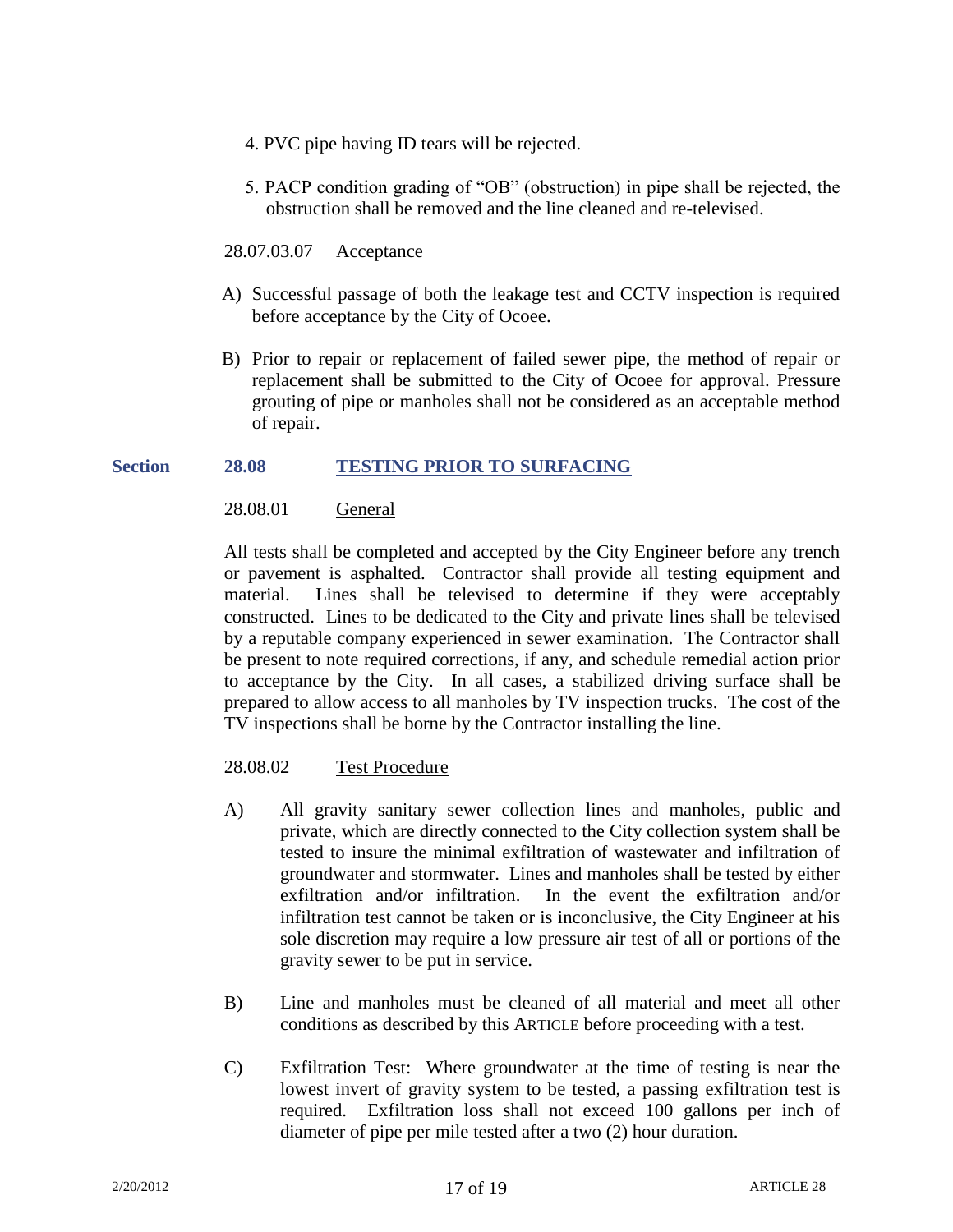- D) Infiltration Test: Test sewer system when piping is submerged in groundwater above crown of pipes. Infiltration loss shall not exceed 100 gallons per inch diameter of pipe per mile tested after two (2) hours duration.
- E) Measured Loss: Exfiltration or infiltration loss shall be measured by summing the volumes lost in all test sections of the manholes and pipe.
- F) The low pressure air test method shall be in accordance with ASTM F1417-90 (most current version). Line must be slowly pressurized to four (4) psig (10 psig relief valve required) and hold for two (2) minutes and then slowly release to obtain a pressure to 3.5 psig. Line pressure must not experience a pressure drop greater than 1 psi during the specified testing interval per the following table.

| <b>Table 28-3</b>             |                                                |                                          |                                   |  |
|-------------------------------|------------------------------------------------|------------------------------------------|-----------------------------------|--|
| <b>Pipe Diameter</b><br>(ln.) | <b>Minimum Test Interval</b><br><b>Minutes</b> | <b>Length for Minimal Time</b><br>(Feet) | Time for Longer Lengths<br>(Feet) |  |
|                               | 7:34                                           | 298                                      | $1.520 \times$ Length             |  |
| 10 <sup>°</sup>               | 9:26                                           | 239                                      | 2.374 x Length                    |  |
| 12                            | 11:20                                          | 199                                      | 3.418 x Length                    |  |
| 15                            | 14:10                                          | 159                                      | 5.342 x Length                    |  |
| 16                            | 15:10                                          | 149                                      | 6.282 x Length                    |  |
| 18                            | 17:00                                          | 133                                      | 7.692 x Length                    |  |

In the event no pressure loss is experienced within half the test interval specified, the test can be discontinued.

> G) Test Sections: Test sections shall be divided to ensure proper testing method. In test sections where groundwater influence cannot be determined, the City Engineer may require both exfiltration and infiltration tests.

#### **Section 28.09 FINAL INSPECTION**

After all manholes are raised to grade and paving operations are completed, a final visual inspection shall be made by the City Engineer or his Designee. All manholes shall be examined for proper grade and water tightness. The Contractor shall assist the City Engineer or his Designee by providing all labor as required. The Contractor shall make note of any corrections required and shall perform all remedial actions prior to the acceptance by the City.

## **Section 28.10 GREASE INTERCEPTORS**

The City of Ocoee has a pretreatment program that requires all new sewer usages to comply with all applicable requirements and regulations.